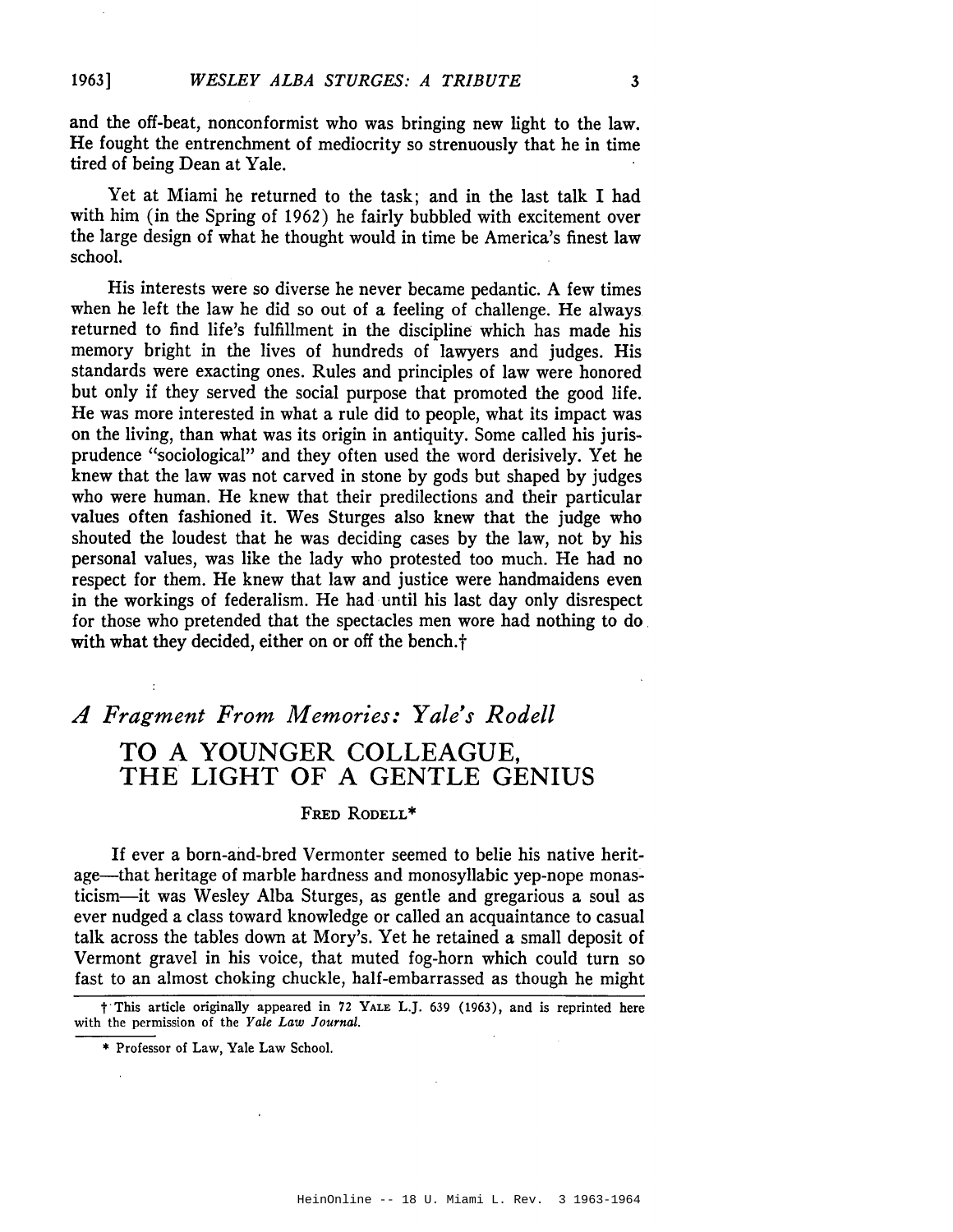have missed the joke. He retained a large residue of Vermont rectitude in his dealings with other men, who totally trusted him. And behind the gentle friendliness, the casual camaraderie, lay a core of Yermont reserve. For he was, despite his flocks of friends, essentially a lonely man, not easily given to intimacies or confidences-a man whose deepest elations and distresses were always held in check within. To see him walk alone down Wall Street for coffee in the morning, for bourbon in the afternoon -that stiffly erect figure with the brisk short steps and the impeccably buttoned jacket (who ever saw him with his jacket off?)—was to sense some of the turmoil that must have tossed behind the tight facade.

In a way, he was an anachronism—an old-fashioned New England school teacher who had somehow hit the big time. Yet no man, with the possible exception of Charles E. Clark, contributed more to the growth and greatness of the Yale Law School than he. Above all, he was—as teacher, as colleague, as Dean, as friend-a man of uncommon courtesy and kindliness and quiet power. It is hard for us who knew him long to accept that he has died.

My own first encounter with Wes came in the winter of 1928-29-in the library of the old law school, on the third floor of box-built Hendrie Hall. A member of the Law Journal, I was working late on some silly checking chore when a door set between side-shelves opened and that gruff voice said: "Come in, young feller." I barely could. The tiny cubicle that served as office for the new Edward J. Phelps Professor of Lawan enclosure not much bigger than the john in the current dean's suite of the Sterling Law Building-was stacked from floor to ceiling around the room with tan-backed law reports. They were state reports out of Texas and Utah, from Volume I right up to 1928, and I wondered what on earth—. Well, Professor Sturges was concocting a new book on credit transactions that would combine a few old traditional courses in one; he did not trust headnotes or indexes, geared as they were to the old course concepts; so he was leafing methodically and alphabetically through every single reported case from every state in the Union to make sure he missed nothing of use to him; he hoped to finish with Texas and get into Utah tomorrow night. That was the way Wes worked. As I left, feeling somewhat less put upon about my slight Journal chore, he growled with a grin: "You young fellers are lucky. Wait till you're an old man like me." He was then thirty-five-with half of his life still ahead of him.

A little more than a year' later, in the spring of 1930, the three newly-chosen top officers of the Law Journal-Tom Emerson, now my colleague, Howard Marshall, now a Texas oil tycoon, and I-were enrolled in Sturges' course, already known as Credits. We had had and were still having great teachers in profusion (yes, that was the golden age)— Arthur Corbin, Leon Green, Lee Tulin, Charley Clark, Walton Hamilton, Thurman Arnold, Bill Douglas, others. But never had we met up with so

 $\bar{z}$ 

 $\sim$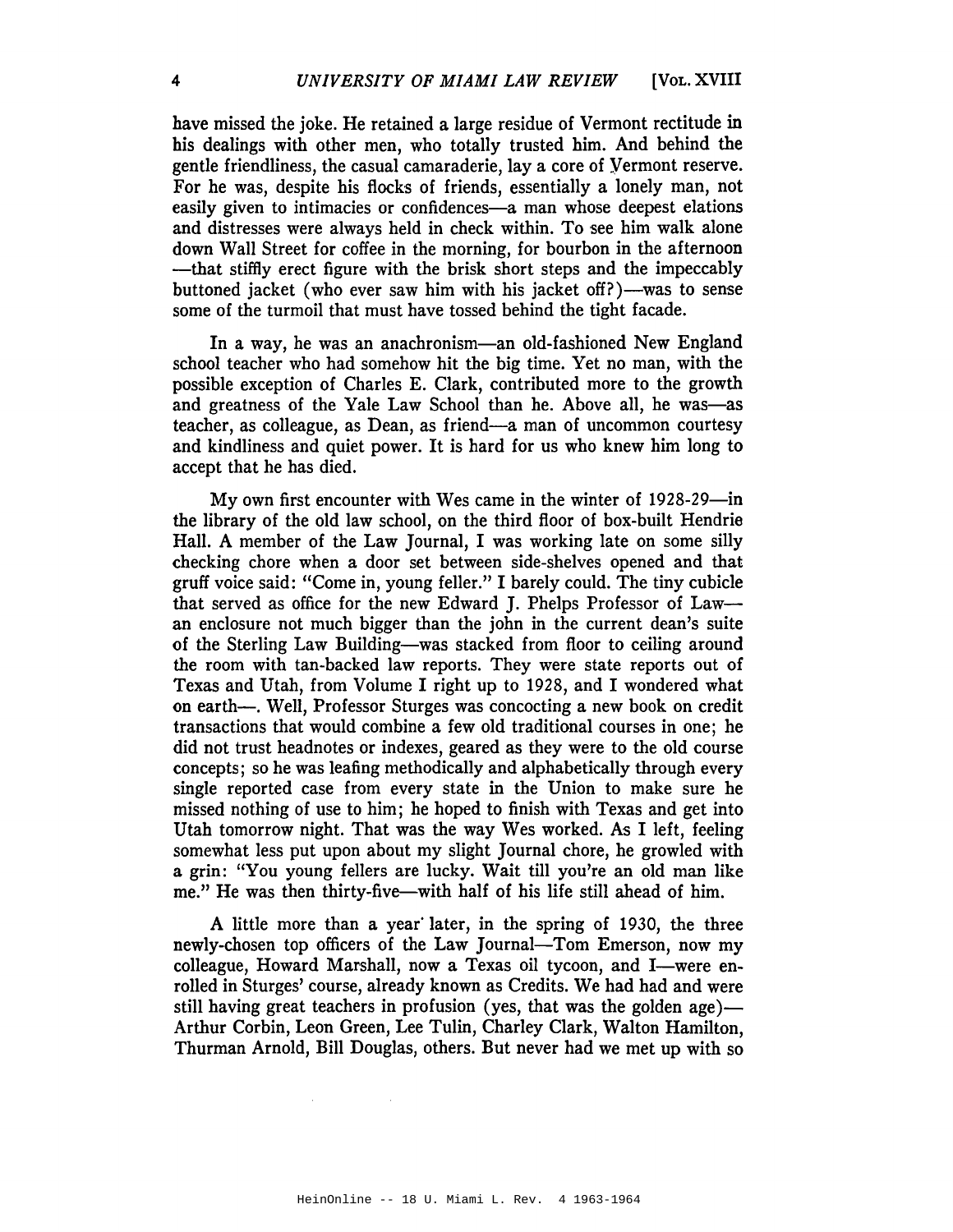smooth a blend of the functional approach and the Socratic method as flowed thrice a week from Wes the Wizard. We thought we were bright but he could turn us upside down, shake us a little, laugh at us a little, and then set us softly back on our feet as the hour ended.

So the three of us decided to get him-just once. For a week we spent most of our spare time in the library, searching out remote cases which seemed to counter the material in his book that we were to hit next. We could hardly wait. And class was hardly under way when Howard Marshall, I think, waved first. "But Mr. Sturges, how about Smith v. Jones at 36 Nebraska 217 (or whatever, wherever)? Doesn't that go the other way?" Wes's expression of slightly pained amusement never flickered. "Marshall," he said-(Wes always used last names and so never for a whole term called on Bill Gaud, pronounced Gowd, because he thought it would sound funny to call on Gawd)-"Marshall, you seem to have overlooked a somewhat more recent Nebraska decision, Doe v. Roe at, I believe, 56 Nebraska 49." It was a magnificent performance, done with complete aplomb, and of course you do not tell a professor he is making up cases to sound omniscient—though we three knew he had to be. Tommy and I tossed in our hard-searched decisions in turn and got the same reply-a later case, complete with name and citation. Muttering to ourselves, we dutifully wrote down the three fake citations-and after class we went to the library. Each of the three cases was there, exactly where he had cited it. We never tried to get one up on Wes again.

What Wes gave to the Law School, even this early, was considerably more than the virtuoso performances of a great and warm-wise teacher. Throughout the thirties, the School's most emerging and exciting decade, he was-along with Clark, Douglas, Arnold, and Hamilton-one of a congenial quintet who formed a sort of *de facto* steering committee and pretty much ran the School their way. Perhaps less flamboyantly brilliant than the other four, he often provided the oil of patience that kept the group-and the School-working smoothly together. And soon after the dislocation of the war years, a unanimous faculty forced on him a job he neither sought nor wanted—the job of reconstructing the School as Dean. Nor was the faculty unanimity an after-the-fact gesture of courtesy; as high tribute to the trust all his colleagues reposed in him, on the first ballot his name headed every list. A couple of years later it was the student body that initiated a banquet in Wes's honor, to show their affection and to mark his twenty-fifth year at Yale. The mimeographed banquet program contained a short sketch of his career to that date. Since that sketch was signed "F.R." and since Wes was delighted by what I then wrote about him, perhaps it would not be too inappropriate to quote it here whole:

Way back in the fall of 1914, the University of Vermont, a smallish institution devoted to learning, turned up with a re-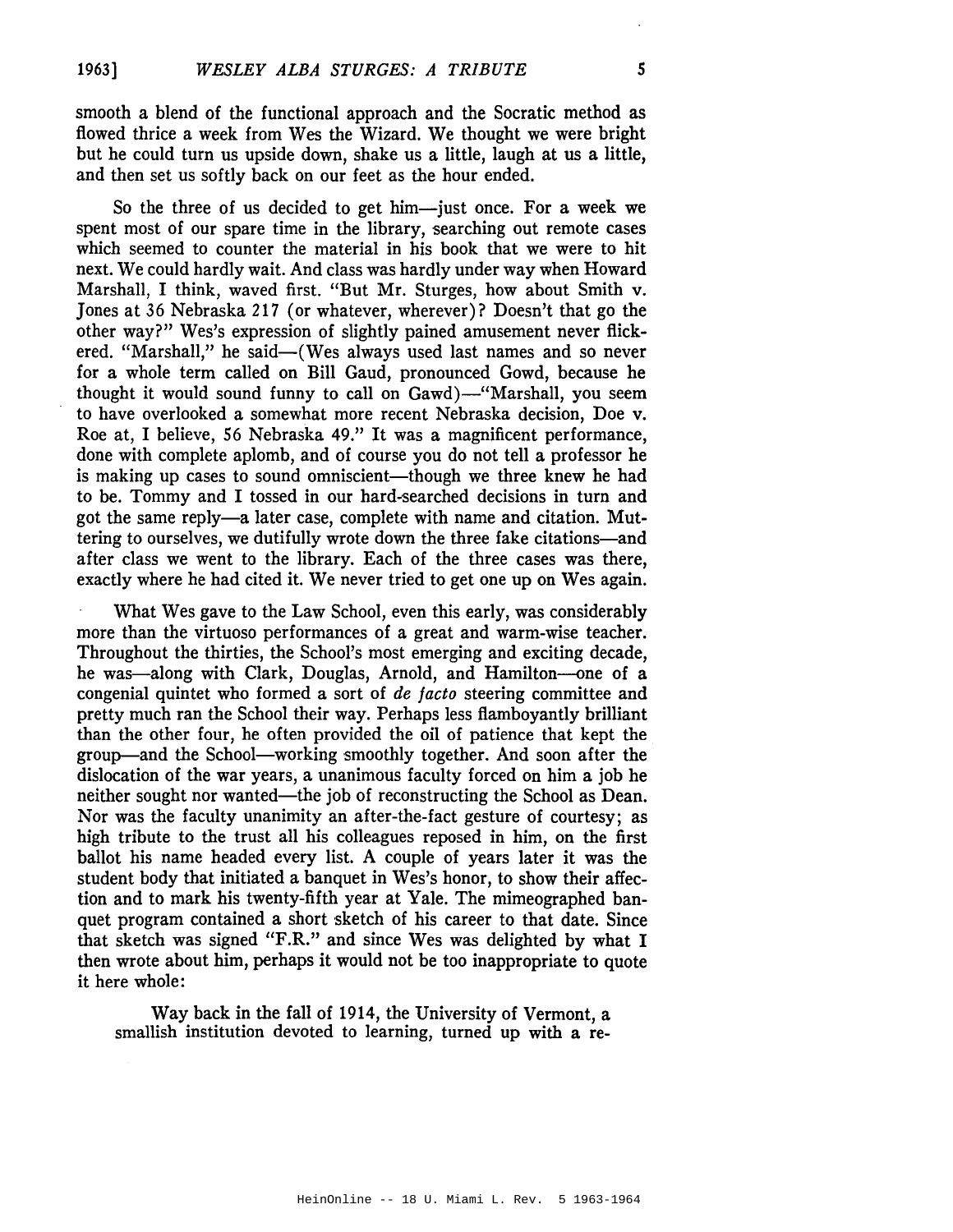markably good and remarkably successful football team. Subsequent investigation, spurred by the outraged howls of overwhelmed opponents, made clear that the Vermont student manager had taken his job quite seriously, not to say professionally. He had simply bought up all the football talent he could lay his hands on and then balanced his books out of the big gate attracted by a winning team. Barely allowed to stay in school and graduate the next spring, the successful manager, son of a Vermont reverend named Sturges, went on to bigger and better--if no more dramatic--applications of the functional approach.

At Columbia Law School he weathered the thunderings of Underhill Moore to the tune of an unspectacular C. Soon he was giving out C's, and worse, himself in the hinterlands of South Dakota. Then, just 25 years ago, Yale lured him with a fellowship for graduate law work, farmed him out to Minnesota for a year, then beckoned him back to New Haven to teach. Wesley Sturges has been at Yale, off and on, ever since.

The off's have been plenty for this peripatetic pedagogue. His work on arbitration, sandwiched between teaching and tossing together trail-breaking casebooks, lays him fair claim to the title of Father of Arbitration in America. When the New Deal was new, he went to Hawaii for the AAA—and it is said that Yale's then-President Angell, fortuitously following him to the land of the leis, spent most of his time there sweetening up sugar barons who had been soured against Yale contributions by Sturges's crusading spirit. It is but a short step from sugar to alcohol, and Sturges was soon off from New Haven again, playing czar to the liquor industry—an experience from whose aftermaths, both financial (those income taxes) and digestive (that blended whiskey), he has yet to recover.

During the war, Sturges served all over the place—from Hartford, with the State Defense Council, to Algiers, for Economic Welfare. Then Surplus Property grabbed him for his legal talents until the progressive ideas that backed those talents, and failed to conform to the Board's fuddiduddiness, made him surplus himself. He had barely come back home to Yale when the faculty unanimously chose him as Dean. Perhaps their idea was to give this dynamo enough dirty-work to do to try to keep him around New Haven for a while.

The work was indeed dirty but Wes was always immaculately Mr. Clean. Rebuilding a war-wrecked faculty with many of the top talents that still adorn it—though a few have since slipped through subsequent fingers-he made of his tenure a sort of silver age. In hand-to-hand combat with the Yale Corporation, he raised Law School salaries to the highest point in history. With the help of Clare Campbell Sturges, the second wife who made his life at last less lonely, he ran the Dean's office as a tight ship, unbarnacled by batches of subordinate officers. And when

÷